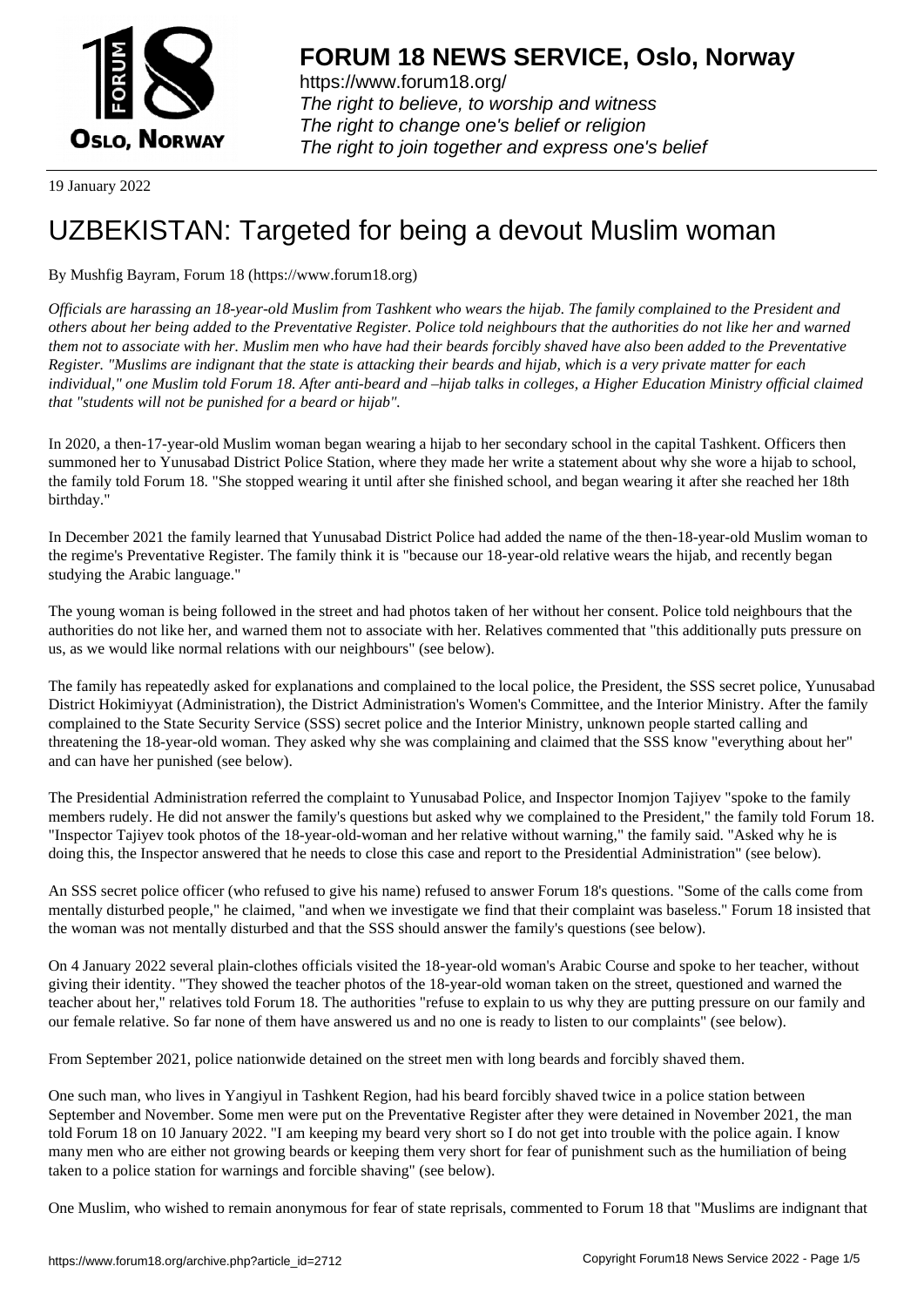told Forum 18 that the regime appears to have stopped the beard shaving campaign at the end of December 2021 (see below).

Various higher education institutions arranged meetings in mid-December 2021 where they threatened students with unspecified punishments if they wore a hijab or beards to classes. No action has yet been taken against students, and Forum 18 was told that the meetings were held on the orders of the Higher and Secondary Specialised Education Ministry. The Ministry claimed to Forum 18 that it had not ordered the warnings and that the Institutes all independently decided at the same time to issue warnings (see below).

## Still in detention

Muslim prisoner of conscience Fazilkhoja Arifkhojayev is still in detention awaiting a criminal trial date, Forum 18 was told on 17 January 2022. He was initially detained in June 2021 after criticising a regime-appointed imam (https://www.forum18.org/archive.php?article\_id=2704). Officials have repeatedly tortured him and denied him medical care for his poor health.

In July 2021, a Tashkent court handed 47-year-old Odilbek Khojabekov a five year labour camp sentence in absentia to punish him for returning from haj pilgrimage with Islamic literature (https://www.forum18.org/archive.php?article\_id=2688). A first trial gave him a suspended sentence which was later removed for good probation behaviour. The SSS secret police then pressured ordinary police, prosecutors, and others into giving what the family insists is false testimony at a second hearing which ordered him jailed.

Khojabekov is in hiding fearing for his safety. The Supreme Court received his appeal on 12 December 2021 and must hear the appeal within six months from then, his family told Forum 18 on 17 January 2022.

### Placed on Preventative Register

In 2020, a then-17-year-old Muslim woman began wearing a hijab to her secondary school in Tashkent. Police officers then summoned her to Yunusabad District Police Station, where they made her write a statement about why she wore a hijab to school, the family told Forum 18. "She stopped wearing it until after she finished school, and began wearing it after she reached her 18th birthday."

From 15 August 2018, a government decision imposed a secular dress code in all educational institutions. This meant a de facto ban on female students covering their heads by wearing a hijab (https://www.forum18.org/archive.php?article\_id=2472).

In December 2021 the family learned that Yunusabad District Police had added the name of the then-18-year-old Muslim woman to the regime's Preventative Register. The family think it is "because our 18-year-old relative wears the hijab, and recently began studying the Arabic language".

The Koran is written in Arabic, and this Arabic text is the only text used in Islamic worship. So many Muslims consider that a knowledge of Arabic is essential to understand Islam.

The regime adds Muslims who regularly attend mosques and who are thought to be influential to the Preventative Register (https://www.forum18.org/archive.php?article\_id=2699). This subjects people to a variety of "preventative measures" including: preventative talks; official warnings; "social rehabilitation"; referral for compulsory treatment; and administrative supervision.

Followed in the street, photos taken, neighbours told "not to associate"

"Our 18-year-old female relative noticed that, after she began attending an Arabic course, unknown individuals followed her on the street and photographed her without her consent," the family told Forum 18.

Neighbours in Tashkent's Yunusabad District told the family that local police officer Parakhat Bekmuradov has "gone around our neighbours warning them about our family and our 18-year-old female relative".

"We are afraid that the authorities are collecting false evidence on her to punish her," the family said. "This has put psychological pressure on our family. Police told our neighbours in the mahalla [local district] that the authorities do not like our 18-year-old relative, and warned them not to associate with her." Relatives commented that "this additionally puts pressure on us, as we would like normal relations with our neighbours".

#### Why?

On 23 December 2021, the family called local police officer Bekmuradov, asking him why police are following their female relative and why they included her in the Preventative Register. Officer Bekmuradov "spoke very rudely over the phone and told us that we need to come and write a statement why we are complaining about police. He threatened that they will open an administrative case against us."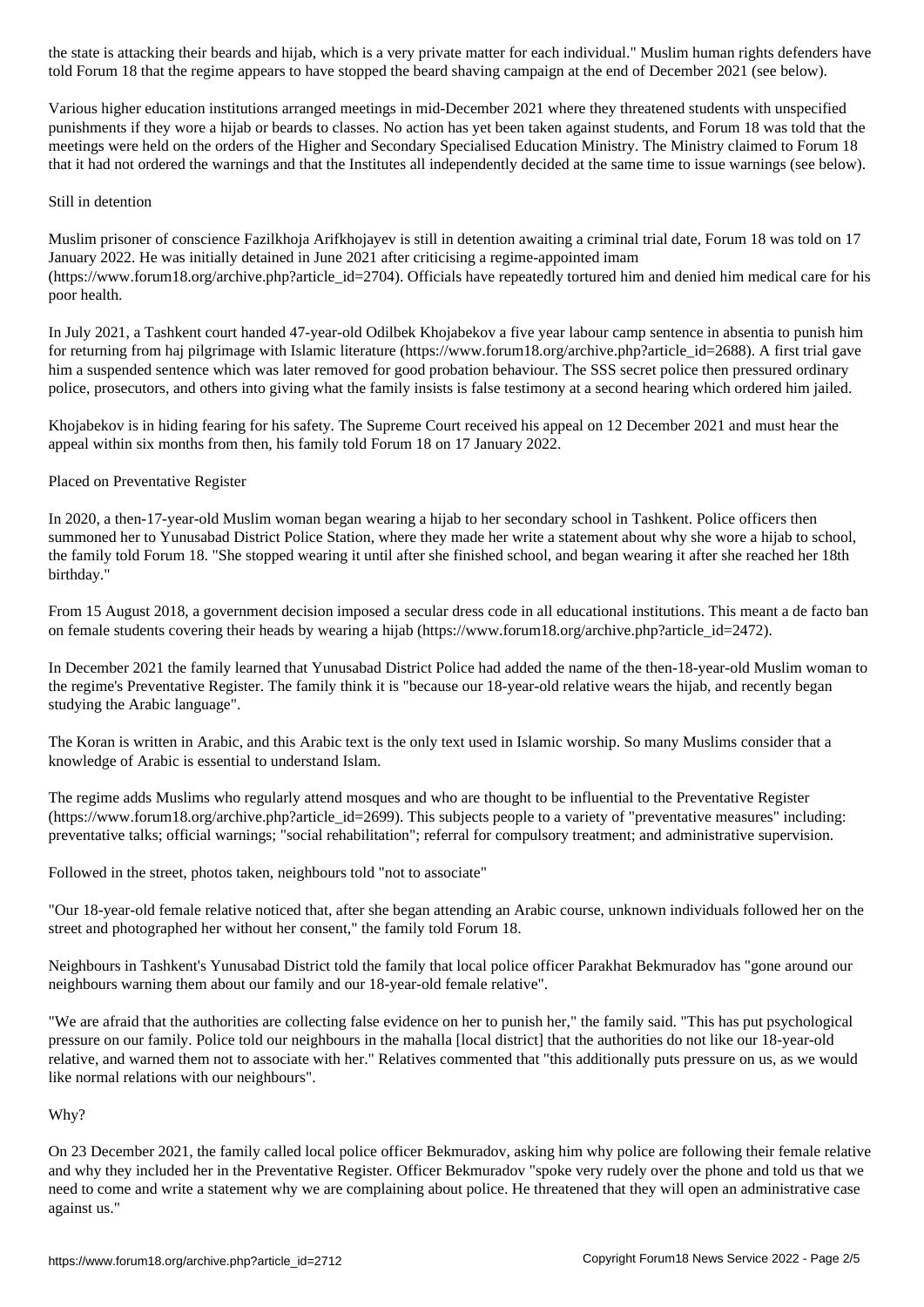On 25 December a relative wrote a complaint via President Shavkat Mirziyoyev's website, asking why the family has not been warned that their female relative was included in the Preventative Register, why the police put pressure on the neighbours not to associate with the family, and why their female relative has been followed and had photos taken of her without her consent.

The Presidential Administration referred the complaint to Yunusabad Police, who told local police officer Bekmuradov to "talk to us". Officer Bekmuradov called a family member on 25 December and invited them for a talk in his office. "The relative told him that they do not trust him, and will only talk to his Chief."

Complaint to President targeted, more photos taken

On 29 December 2021, Inspector Inomjon Tajiyev of Yunusabad District Police Station No. 2, to whom Officer Bekmuradov reports, by phone invited the 18-year-old-woman and a relative to his office.

"Inspector Tajiyev adamantly defended Officer Bekmuradov, and spoke to the family members rudely. He did not answer the family's questions but asked why we complained to the President," the family told Forum 18. "Inspector Tajiyev took photos of the 18-year-old-woman and her relative without warning. Asked why he is doing this, the Inspector answered that he needs to close this case and report to the Presidential Administration."

SSS secret police behind phone harassment campaign?

Later on 29 December 2021, the family called the State Security Service (SSS) secret police (https://www.forum18.org/archive.php?article\_id=2699) to ask them to investigate the case and police inaction. The SSS called back the same day and asked why the family complained to the President. "They did not ask what happened to us, but kept asking why we wrote a complaint," relatives said.

"An unknown woman began disturbing our 18-year-old female relative immediately after this. The unknown woman calls from an unidentified number, and calls our relative names and uses obscene words about her and her Arabic teacher," the family stated. The unknown woman told the 18-year-old woman that a relative working for the SSS secret police knows everything about her. The caller also said that she can have the 18-year-old woman punished, without specifying what punishment.

"The unknown woman keeps calling, sending audio or text messages almost every night. She demands that the 18-year-old woman must stop wearing the hijab and attending Arabic courses." The family think that the unknown caller might be an SSS secret police agent.

The duty officer (who refused to give his name) who answered the phone at SSS secret police headquarters in Tashkent refused to answer Forum 18's questions, or put it through to any responsible officials.

"Your words are just words, and we receive so many calls during the day," the duty officer told Forum 18 on 12 January 2022. "Some of the calls come from mentally disturbed people, and when we investigate we find that their complaint was baseless." Forum 18 insisted that the woman was not mentally disturbed and that the SSS should answer the family's questions. The officer then refused to talk more.

#### Arabic teachers questioned

On 4 January 2022, several plain-clothes officials visited the 18-year-old woman's Arabic Course and spoke to her teacher, without giving their identity. "They showed the teacher photos of the 18-year-old woman taken on the street, questioned and warned the teacher about her," relatives told Forum 18.

"She decided not to apply for a university as we cannot pay for it, but decided to take two different Arabic courses," relatives explained. "The 18-year-old woman's teachers in both places were visited by officials." The teachers were asked what she does in her spare time, who her friends are, and whether she studies the Koran.

Inspector Tajiyev on 12 January claimed to Forum 18 that "neither Bekmuradov nor I were rude to her". Tajiyev claimed that the 18-year-old woman's name is not included in the Preventative Register, and denied that police visited the 18-year-old woman's Arabic teachers and questioned them about her. "I do not know of such facts," he claimed.

Asked why the police will not investigate the 18-year-old woman's case properly to find those who follow and make threats to her, Inspector Tajiyev replied "Let her complain to us in writing." When Forum 18 pointed out that the family had complained to the Presidential Administration which had referred her complaint to him at Yunusabad Police, he replied: "I am not obliged to explain to you everything over the phone. She can complain about it."

Interior Ministry behind more harassing phone calls?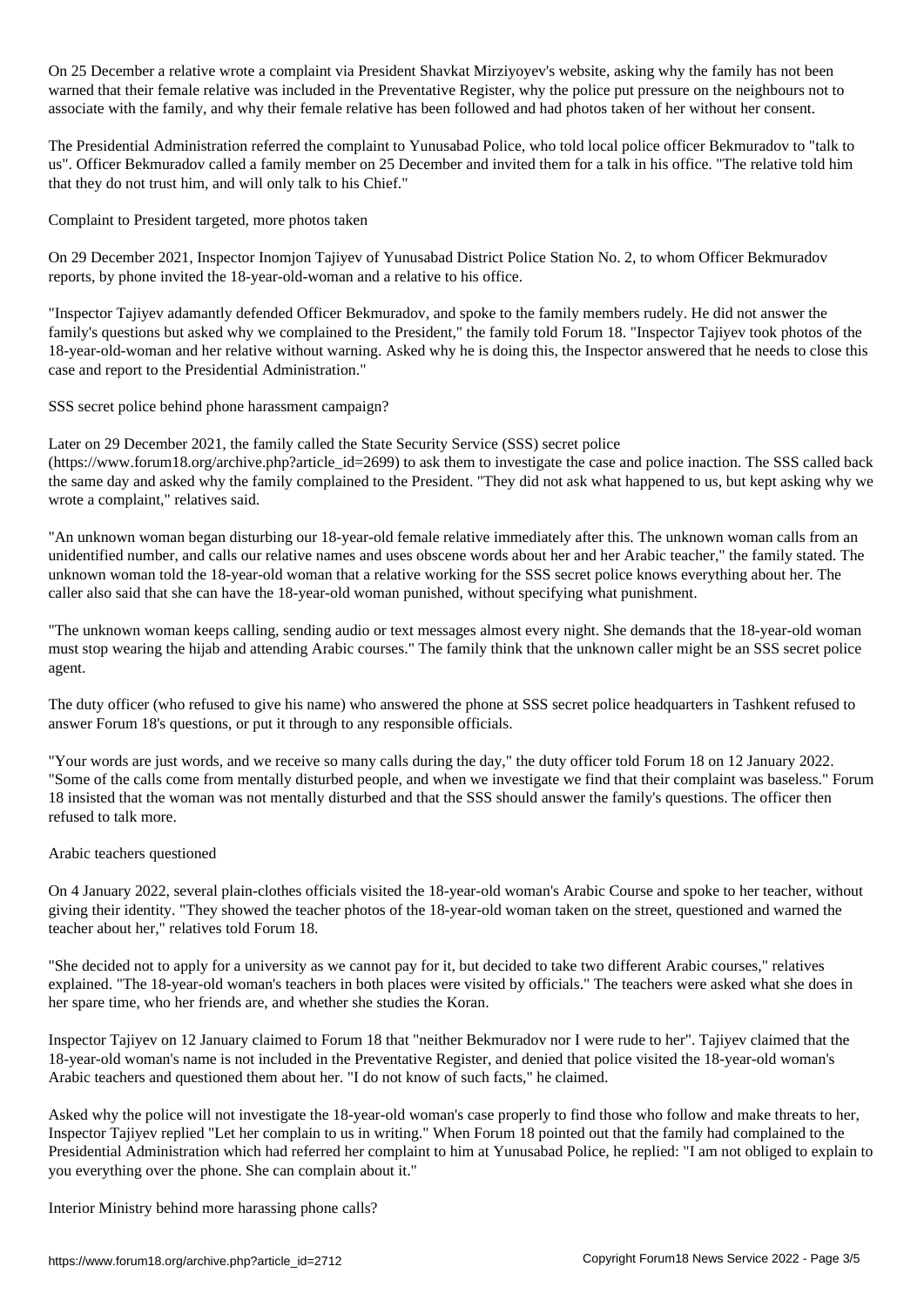On 6 January 2022, relatives submitted in person written complaints to President Mirziyoyev's Office, Tashkent Police, Yunusabad District Hokimiyyat (Administration), and the District Administration's Women's Committee, the family told Forum 18.

As these complaints were not even acknowledged, on 9 January the family made a written complaint to the Interior Ministry's Crime Prevention Department, which oversees the work of the local police officers. An official of the Department called Anvar (who refused to give his full name) told a relative that within 10 days they would receive an answer.

"The very next day on 10 and on 11 January several unknown male and female individuals called our 18-year-old relative," the family said. The callers did not give their names and asked her why she keeps complaining about the authorities. When other family members answered the phone the callers immediately ended the calls.

An Interior Ministry official (who refused to give his name) put the phone down when Forum 18 asked on 12 January to speak to Anvar of the Crime Prevention Department or another responsible official. All subsequent calls to them on the same day went unanswered.

The authorities "refuse to explain to us why they are putting pressure on our family and our female relative", the family stated. "So far none of them have answered us and no one is ready to listen to our complaints."

Nationwide anti-hijab and anti-beard campaign

The regime is hostile to independent expressions of Islam (https://www.forum18.org/archive.php?article\_id=2699), including wearing a beard or the hijab. From September 2021 police nationwide detained on the street men with long beards and forcibly shaved them. One such man, who lives in Yangiyul in Tashkent Region, had his beard forcibly shaved twice in a police station between September and November.

Police put some men on the Preventative Register (https://www.forum18.org/archive.php?article\_id=2699) after they detained them in November 2021, the man told Forum 18 on 10 January 2022. "In January 2022 police came to one friend's home to make sure he lived at the same address he had given the police when he was detained in November. The police put his name on the Preventative Register." He did not name the man or give other details for fear of state reprisals.

The man himself told Forum 18 that "I am keeping my beard very short so I do not get into trouble with the police again. I know many men who are either not growing beards or keeping them very short for fear of punishment such as the humiliation of being taken to a police station for warnings and forcible shaving."

Major Jamol Akhmedov, Deputy Chief of Yangiyul Police, refused like other officers to explain to Forum 18 on 13 January why police detained men and forcibly shaved their beards.

While the anti-hijab and anti-beard campaign was taking place, state-controlled Zor TV on 14 December 2021 broadcast a concert where it blurred the heads of women in hijabs and men wearing beards. The TV station publicly claimed that blurring the concert footage was an internal decision, but Zor employees (who refused to give their names) refused to comment on the issue to Forum 18 on 17 January 2022.

One Muslim, who wished to remain anonymous for fear of state reprisals, commented to Forum 18 that "Muslims are indignant that the state is attacking their beards and hijab, which is a very private matter for each individual."

Muslim human rights defenders have told Forum 18 that the regime appears to have stopped the beard shaving campaign at the end of December 2021.

"Not a warning but a discussion"?

The State Pedagogical Institutes in Jizzakh, Kokand and Navoi regions, as well as Samarkand State University, arranged meetings in mid-December 2021 where they threatened students with unspecified punishments if they wore a hijab or beards to classes.

In one video of a meeting, Bakhtiyor Urinov, Navoi State Pedagogical Institute's Deputy Dean of Youth Affairs of the Natural Sciences Faculty, on 16 December 2021 is heard claiming that "those who wear longer beards look like a monkey (..), their beards are a breeding place for viruses and microbes (..)" He also warned the male students that they "may end up in prison as an extremist (https://www.forum18.org/archive.php?article\_id=2704)."

Urinov also told female students not to wear hijabs to classes. "From next Monday, all of you come to the classes without beards and hijabs," he stated.

"It was not my decision to talk to the students but it is the decision of the Ministry of Higher and Secondary Specialised Education,"